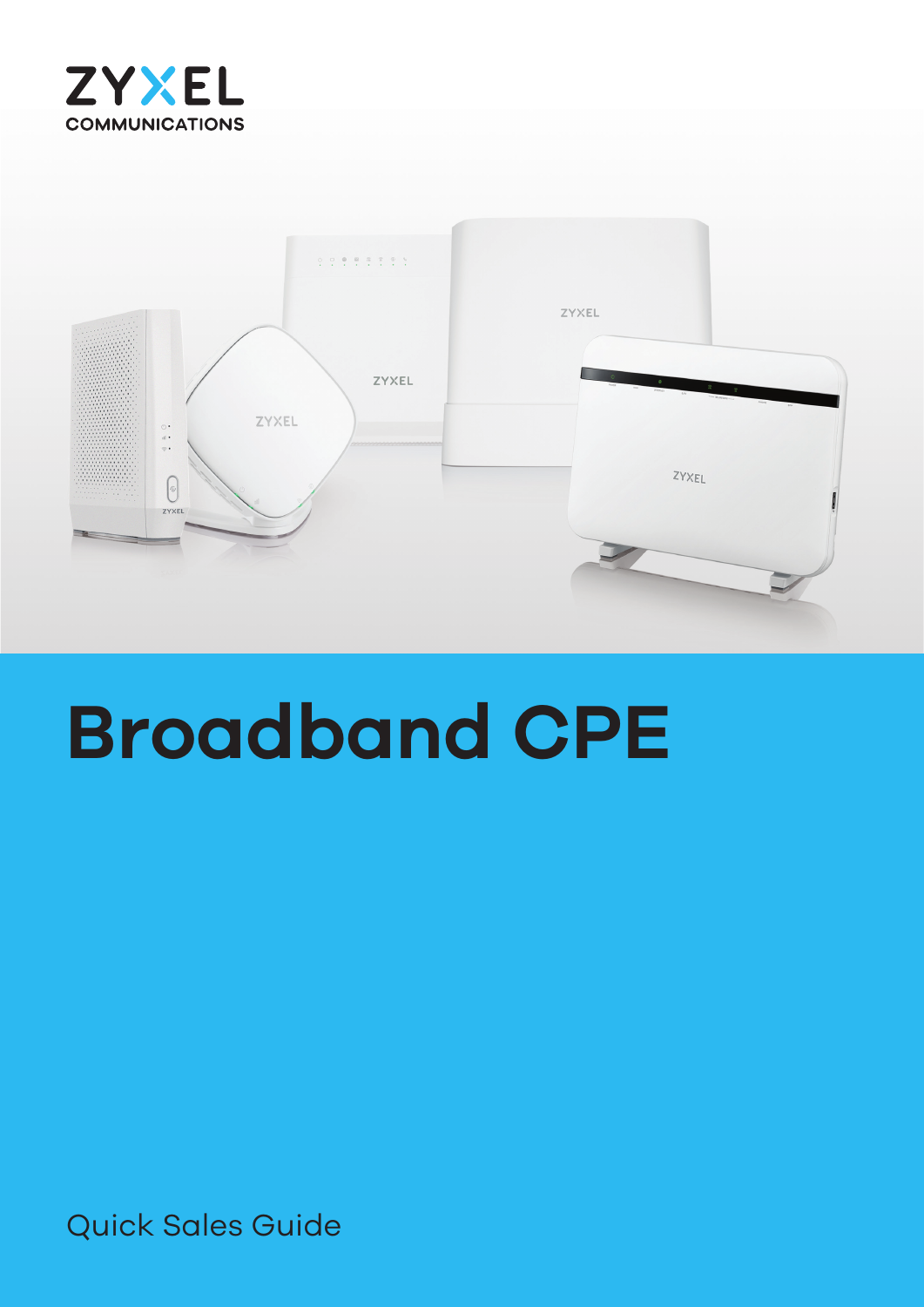# **Broadband CPE product portfolio**



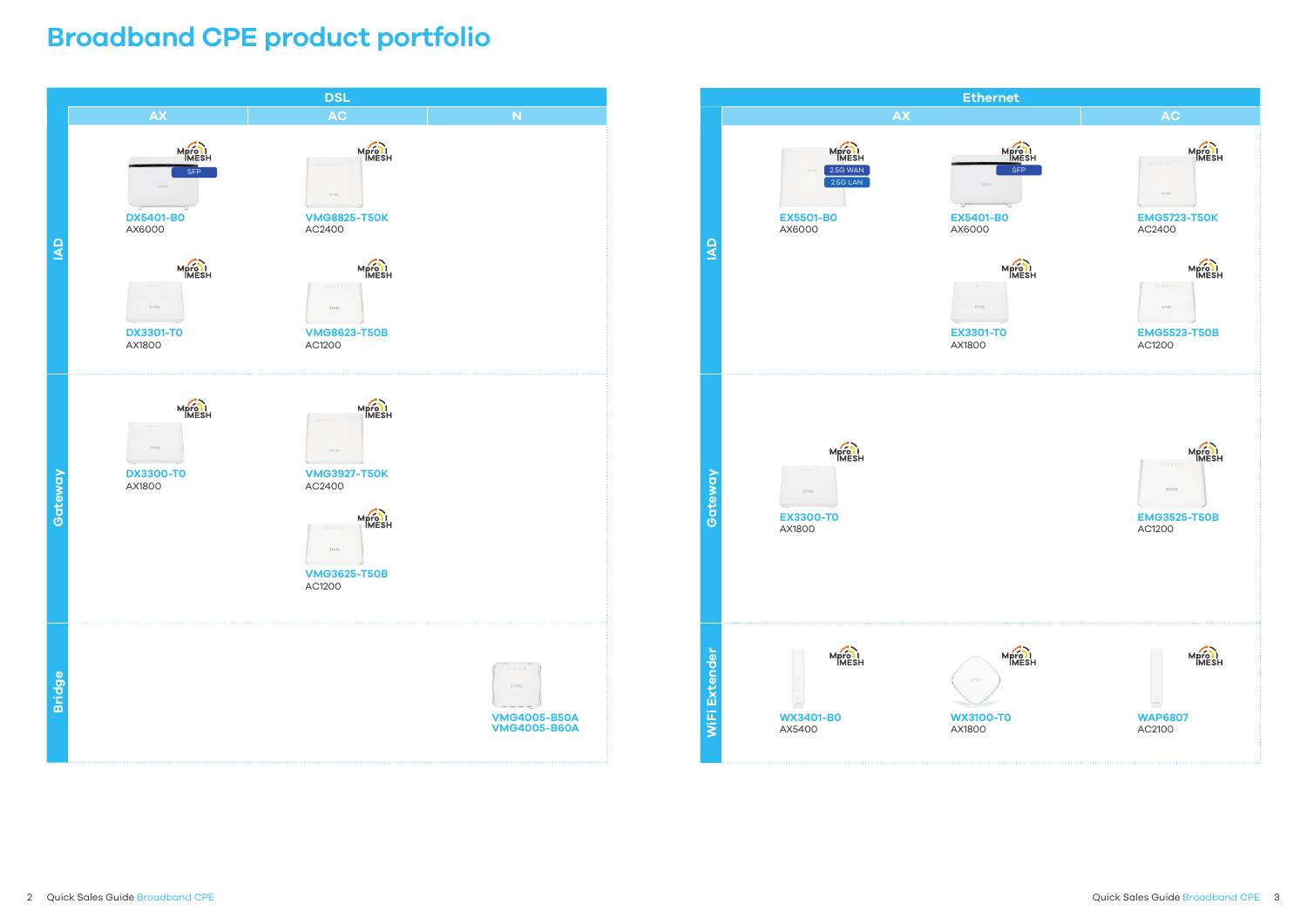### **Broadband CPE key features**

| Category   |            |                          | <b>Model</b>                          | <b>Key features</b>                                                                                                                                                                                                                                                                                                                                                                                                                                                                                                        | Category   |                  |                                       | <b>Model</b>                                                                                                                                        | <b>Key f</b>                                                                                                                                         |
|------------|------------|--------------------------|---------------------------------------|----------------------------------------------------------------------------------------------------------------------------------------------------------------------------------------------------------------------------------------------------------------------------------------------------------------------------------------------------------------------------------------------------------------------------------------------------------------------------------------------------------------------------|------------|------------------|---------------------------------------|-----------------------------------------------------------------------------------------------------------------------------------------------------|------------------------------------------------------------------------------------------------------------------------------------------------------|
| <b>DSL</b> | <b>IAD</b> | ZYXEL                    | DX5401-B0<br>WIFI <sup>6</sup> Mpro I | • VDSL2 supports super vectoring up to profile 35b<br>• WiFi 6 (11ax) 4x4+4x4 for superior performance and coverage<br>• Zyxel MPro Mesh® Solutions (compliant with EasyMesh<br>standards)*<br>• Remote management via TR-069 and TR-181 i2<br>· Zyxel-developed OPAL for superior flexibility and faster time<br>to market<br>· SFP cage enables Gigabit active fiber (P2P) and GPON (P2M)<br>deployments<br>• VoIP SIP protocol with 3-way conference calls<br>• Multiple SSIDs for various service deployment scenarios | <b>DSL</b> | Gateway<br>ZYXEL | DX3300-T0<br>WIFI <sup>6</sup> Mprovi | $\bullet$ VDS<br>$\bullet$ WiF<br>$\bullet$ Zyx<br>star<br>$\bullet$ Ren<br>$\bullet$ Zyx<br>tim<br>$\bullet$ Mul<br>$\bullet$ Cor<br>$\bullet$ Eco |                                                                                                                                                      |
|            |            | 2.8.8.3<br>ZYXEL         | DX3301-T0<br>WIFI <sup>6</sup> Mprovi | • Comprehensive QoS for enhanced triple-play experience<br>• VDSL2 supports super vectoring up to profile 35b<br>• WiFi 6 (11ax) 2x2+2x2 for superior performance and coverage<br>• Zyxel MPro Mesh® Solutions (compliant with EasyMesh<br>standards)*<br>• Remote management via TR-069 and TR-181 i2<br>• Zyxel-developed OPAL for superior flexibility and faster<br>time-to-market<br>. VoIP SIP protocol with 3-way conference calls                                                                                  |            |                  | 1111111<br>ZYXEL                      | <b>VMG3927-T50K</b><br>Mpro I                                                                                                                       | $\bullet$ VDS<br>$\bullet$ Zyx<br>star<br>$\bullet$ Ren<br>$\bullet$ NAT<br>$\bullet$ Zyx<br>tim<br>$\bullet$ Mul<br>$\bullet$ Cor                   |
|            |            | : : : : : : : :<br>ZYXEL | <b>VMG8825-T50K</b><br>Mpro )         | • Multiple SSIDs for various service deployment scenarios<br>• Comprehensive QoS enhanced triple-play experience<br>• Ecofriendly compact design for lower carbon emission<br>• VDSL2 supports super vectoring up to profile 35b<br>• Zyxel MPro Mesh® Solutions (compliant with EasyMesh<br>standards)*<br>. Remote management via TR-069 and TR-181 i2<br>• NAT, firewall with SPI and DoS for better security<br>• Zyxel-developed OPAL for superior flexibility and faster                                             |            |                  | 2.2.2.7.7.7<br>ZYXEL                  | <b>VMG3625-T50B</b><br>Mpro )                                                                                                                       | $\bullet$ VDS<br>$\bullet$ Zyx<br>star<br>$\bullet$ Ren<br>$\bullet$ NAT<br>$\bullet$ Zyx<br>to n<br>$\bullet$ Mul<br>$\bullet$ Cor<br>$\bullet$ Eco |
|            |            |                          | <b>VMG8623-T50B</b><br>Mpro )         | time-to-market<br>• VoIP SIP protocol with 3-way conference calls<br>• Multiple SSIDs for various service deployment scenarios<br>• Comprehensive QoS enhanced triple-play experience<br>• VDSL2 supports super vectoring up to profile 35b<br>• Zyxel MPro Mesh® Solutions (compliant with EasyMesh<br>standards)                                                                                                                                                                                                         |            | <b>Bridge</b>    | 0.0666<br>ZYXEL                       | VMG4005-B50A . VDS<br>VMG4005-B60A . VDS                                                                                                            | $\bullet$ TR-<br>fun<br>$\bullet$ Ren<br>$\bullet$ Zyx<br>time                                                                                       |
|            |            | 22222222<br>ZYXEL        |                                       | · Remote management via TR-069 and TR-181 i2<br>. NAT firewall with SPI and DoS for enhanced security<br>· Zyxel-developed OPAL for superior flexibility and faster time<br>to market<br>. VoIP SIP protocol with 3-way conference calls<br>• Multiple SSIDs for various service deployment scenarios<br>• Comprehensive QoS for enhanced triple-play experience<br>• Ecofriendly compact design for lower carbon emission                                                                                                 |            |                  |                                       |                                                                                                                                                     |                                                                                                                                                      |

#### eatures

**SL2** supports super vectoring up to profile 35b

- Fi 6 (11ax) 2x2+2x2 for superior performance and coverage kel MPro Mesh® Solutions (compliant with EasyMesh ndards)\*
- Remote management via TR-069 and TR-181 i2 el-developed OPAL for superior flexibility and faster e-to-market
- ltiple SSIDs for various service deployment scenarios mprehensive QoS enhanced triple-play experience ofriendly compact design for lower carbon emission
- SL2 supports super vectoring up to profile 35b kel MPro Mesh® Solutions (compliant with EasyMesh ndards)
- Remote management via TR-069 and TR-181 i2 T, firewall with SPI and DoS for better security rel-developed OPAL for superior flexibility and faster e-to-market
- Itiple SSIDs for various service deployment scenarios mprehensive QoS enhanced triple-play experience
- SL2 supports super vectoring up to profile 35b kel MPro Mesh® Solutions (compliant with EasyMesh ndards)
- Remote management via TR-069 and TR-181 i2
- **T** firewall with SPI and DoS for enhanced security  $\epsilon$ el-developed OPAL for superior flexibility and faster time market
- ltiple SSIDs for various service deployment scenarios mprehensive QoS for enhanced triple-play experience ofriendly compact design for lower carbon emission
- SL2 17a bonding technology doubles the speed SL2 supports super vectoring of up to profile 35b -286 standard compliant for Metallic Line Testing (MELT) **ictionality**
- Remote management via TR-069 and TR-181 i2 el-developed OPAL for superior flexibility and faster e-to-market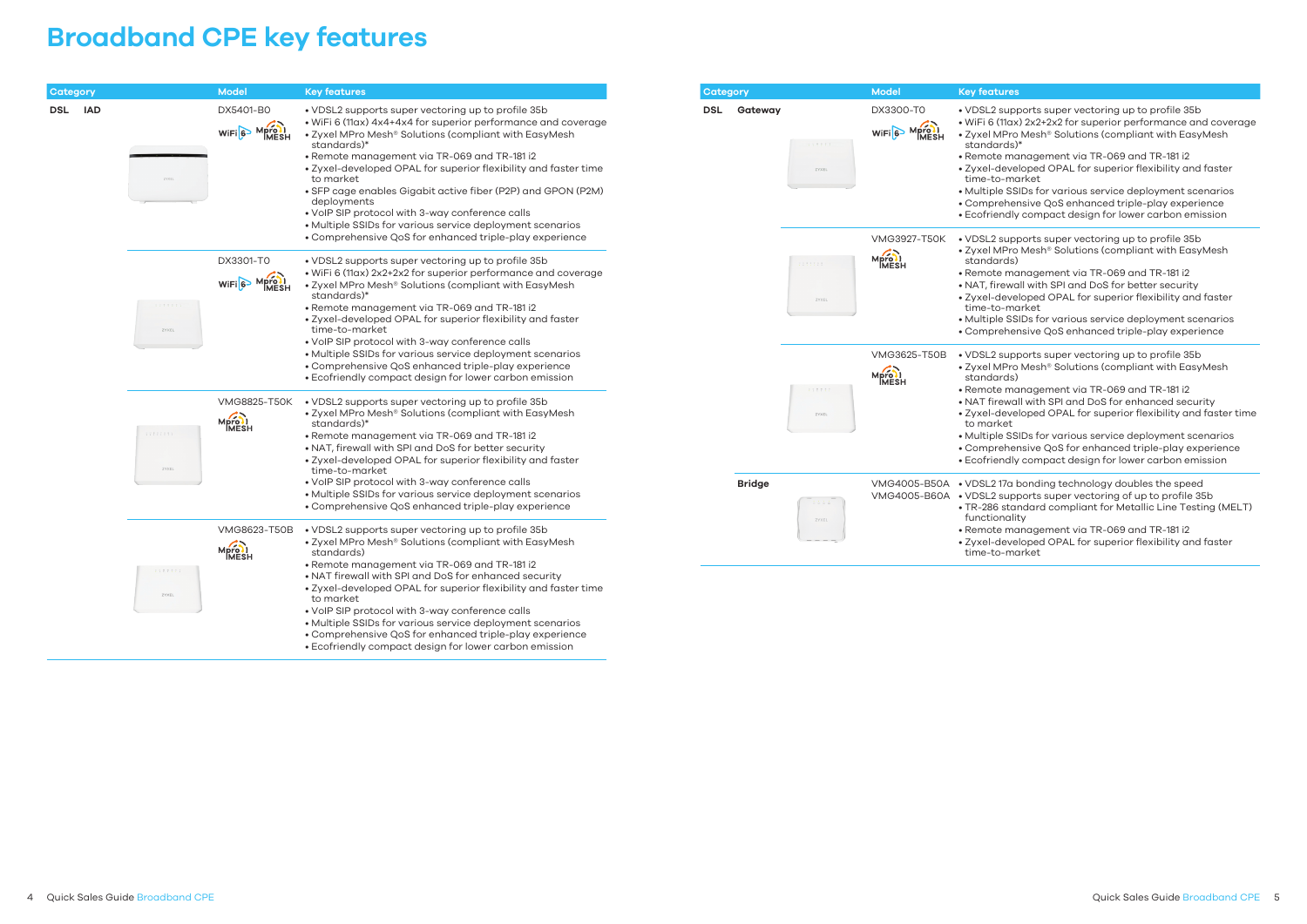#### **y** features

### **Broadband CPE key features**

WiFi 6 (11ax) 2x2+2x2 for superior performance and coverage • Zyxel MPro Mesh® Solutions (compliant with EasyMesh standards)\* • Remote management via TR-069 and TR-181 i2

Zyxel MPro Mesh® Solutions (compliant with EasyMesh standards)

| Category     |                   | <b>Model</b>                          | <b>Key features</b>                                                                                                                                                                                                                                                                                                                                                                                                                                                                                                  | Category                       |                                                                                                                                  | <b>Model</b><br>K                                                                  |
|--------------|-------------------|---------------------------------------|----------------------------------------------------------------------------------------------------------------------------------------------------------------------------------------------------------------------------------------------------------------------------------------------------------------------------------------------------------------------------------------------------------------------------------------------------------------------------------------------------------------------|--------------------------------|----------------------------------------------------------------------------------------------------------------------------------|------------------------------------------------------------------------------------|
| Ethernet IAD |                   | EX5501-B0<br>WIFI <sup>6</sup> Mpro 1 | • WiFi 6 (11ax) 4x4+4x4 for superior performance and coverage<br>• Zyxel MPro Mesh <sup>®</sup> Solution (compliant with EasyMesh<br>standards)*<br>• Zyxel Execution Environment (ZyEE) for Linux Containers<br>• Remote management via TR-069 and TR-181<br>. Zyxel-developed OPAL for superior flexibility and faster time-<br>to-market                                                                                                                                                                          |                                | <b>Ethernet Gateway</b><br>2233<br>ZYXEL                                                                                         | EX3300-T0<br>WiFi6                                                                 |
|              |                   |                                       | . VoIP SIP protocol with 3-way conference calls<br>· Multiple SSIDs for various service deployment scenarios<br>• Comprehensive QoS enhanced triple-play experience<br>• 2.5GbE WAN port for premium fiber-grade service<br>• Four 1GbE and one 2.5GbE LAN ports for optimized bandwidth<br>utilization                                                                                                                                                                                                              |                                | 111111                                                                                                                           | EMG3525-T50B<br>Mpro )<br>IMESH                                                    |
|              |                   | EX5401-B0<br>WIFI <sup>6</sup> Mpro I | · WiFi 6 (11ax) 4x4+4x4 for superior performance and coverage<br>• Zyxel MPro Mesh <sup>®</sup> Solutions (compliant with EasyMesh<br>standards)*<br>• SFP cage enables Gigabit active fiber (P2P) and GPON (P2M)<br>deployments                                                                                                                                                                                                                                                                                     |                                | ZYXEL                                                                                                                            | $\bullet$ (<br>$\bullet$ E                                                         |
|              |                   |                                       | • Remote management via TR-069 and TR-181 i2<br>. Zyxel-developed OPAL for superior flexibility and faster time-<br>to-market<br>• VoIP SIP protocol with 3-way conference calls<br>· Multiple SSIDs for various service deployment scenarios<br>• Comprehensive QoS enhanced triple-play experience<br>• Eco-friendly compact design for lower carbon emission                                                                                                                                                      | <b>WiFi</b><br><b>Extender</b> |                                                                                                                                  | WX3401-B0<br>WIFI <sup>6</sup> Mpro 1                                              |
|              | ZYXEL             | EX3301-T0<br>WIFI <sup>6</sup> Mpro)  | · WiFi 6 (11ax) 2x2+2x2 for superior performance and coverage<br>• Zyxel MPro Mesh <sup>®</sup> Solutions (compliant with EasyMesh<br>standards)*<br>. Remote management via TR-069 and TR-181 i2<br>. Zyxel-developed OPAL for superior flexibility and faster time-<br>to-market<br>. VoIP SIP protocol with 3-way conference calls<br>· Multiple SSIDs for various service deployment scenarios<br>• Comprehensive QoS enhanced triple-play experience<br>• Eco-friendly compact design for lower carbon emission |                                | ZYXEL                                                                                                                            | $\bullet$ (<br>WX3100-T0<br>WIFI <sup>6</sup> Mpro I<br>$\bullet$ 2<br>$\bullet$ \ |
|              | 22222222<br>ZYXEL | Mpro )                                | EMG5723-T50K • Zyxel MPro Mesh <sup>®</sup> Solutions (compliant with EasyMesh<br>standards)*<br>· Remote management via TR-069, TR-181 i2<br>. NAT, firewall with SPI and DoS for better security<br>. Zyxel-developed OPAL for superior flexibility and faster time-<br>to-market<br>. VoIP SIP protocol with 3-way conference calls<br>• Multiple SSIDs for various service deployment scenarios                                                                                                                  |                                |                                                                                                                                  | <b>WAP6807</b><br>$\bullet$ 2<br>Mpro)<br>$\bullet'$<br>$\bullet$                  |
|              | 1222222<br>ZYXEL  | EMG5523-T50B<br>Mpro )                | • Comprehensive QoS enhanced triple-play experience<br>• Zyxel MPro Mesh <sup>®</sup> Solutions (compliant with EasyMesh<br>standards)<br>. Remote management via TR-069 and TR-181 i2<br>. NAT firewall with SPI and DoS for enhanced security<br>• Zyxel-developed OPAL for superior flexibility and faster time<br>to market<br>• Multiple SSIDs for various service deployment scenarios<br>• Comprehensive QoS for enhanced triple-play experience<br>• Ecofriendly compact design for lower carbon emission    |                                | * Combining specific Gateway or IAD with the specific Wireles<br>Please refer to the feature matrix in P.8-P.15 for detailed com |                                                                                    |

WiFi 6 (11ax) for superior performance and coverage Zyxel MPro Mesh® Solutions (compliant with EasyMesh standards)\*

WiFi 6 (11ax) for superior performance and coverage • Zyxel MPro Mesh® Solutions (compliant with EasyMesh standards)\*

Zyxel-developed OPAL for superior flexibility and faster time-to-market

Zyxel MPro Mesh® Solution (compliant with EasyMesh standards)\*

 $\bar{s}$  Extender is advised for the ideal mesh network performance. Please refer to the feature matrix in P.8-P.15 for detailed compatibility and availability.

• Zyxel-developed OPAL for superior flexibility and faster time-to-market

• Multiple SSIDs for various service deployment scenarios • Comprehensive QoS enhanced triple-play experience • Ecofriendly compact design for lower carbon emission

• Remote management via TR-069, TR-181 i2

• NAT firewall with SPI and DoS for enhanced security Zyxel-developed OPAL for superior flexibility and faster time to market

• Multiple SSIDs for various service deployment scenarios • Comprehensive QoS for enhanced triple-play experience • Ecofriendly compact design for lower carbon emission

• Remote management via TR-069, TR-098 and TR-181 • Zyxel-developed OPAL for superior flexibility and faster time-to-market

• Multiple SSIDs for various service deployment scenarios • Comprehensive QoS enhanced triple-play experience

• Comprehensive QoS enhanced triple-play experience • Remote management via TR-069, TR-098 and TR-181

• Multiple SSIDs for various service deployment scenarios

• 2100 Mbps dual-band concurrent wireless access point • Integrated beamforming technology

• Remote management via TR-069 and TR-098 • AP/repeater mode switch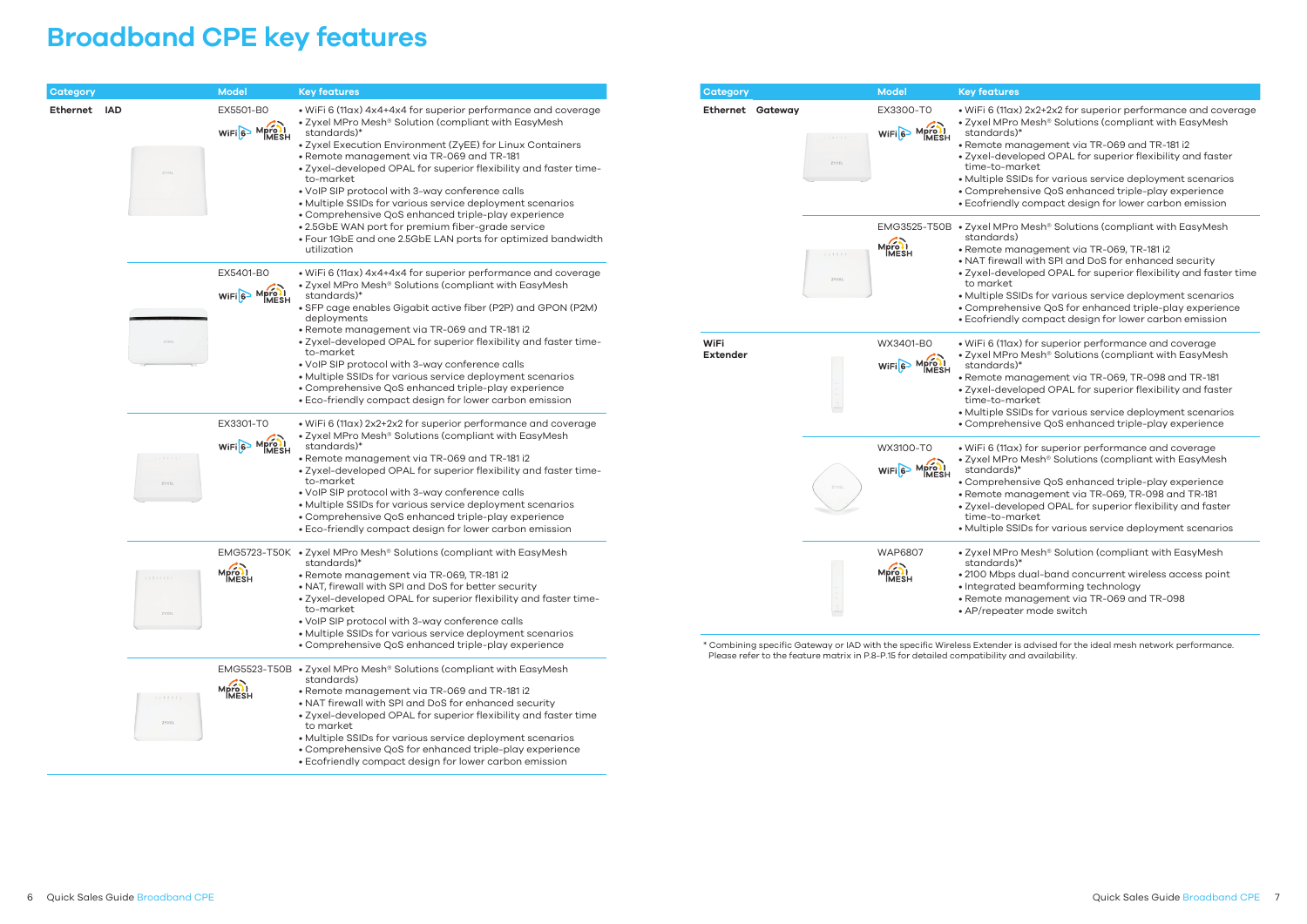# **Broadband CPE feature matrix**

DSL IAD

|                                       | 11AX                                        |                                             | 11AC                                        |                                             |  |
|---------------------------------------|---------------------------------------------|---------------------------------------------|---------------------------------------------|---------------------------------------------|--|
| Model                                 | <b>DX5401-BO</b>                            | <b>DX3301-TO</b>                            | <b>VMG8825-T50K</b>                         | <b>VMG8623-T50B</b>                         |  |
| <b>Product name</b>                   | Dual-Band Wireless AX6000 VDSL2 Gigabit IAD | Dual-Band Wireless AX1800 VDSL2 Gigabit IAD | Dual-Band Wireless AC2400 VDSL2 Gigabit IAD | Dual-Band Wireless AC1200 VDSL2 Gigabit IAD |  |
| <b>Hardware</b>                       |                                             |                                             |                                             |                                             |  |
| <b>WAN</b> interface                  | DSL RJ-11/RJ45/GbE/SFP                      | DSL RJ-11/RJ-45/GbE                         | DSL RJ-11/RJ45/GbE                          | DSL RJ-11/RJ-45/GbE                         |  |
| Ethernet port (10/100/1000)           | 5 (1 for Ethernet WAN)                      | 5 (1 for Ethernet WAN)                      | 5 (1 for Ethernet WAN)                      | 5 (1 for Ethernet WAN)                      |  |
| POTS FXS port                         | 2                                           | $\overline{2}$                              | 2                                           | $\overline{2}$                              |  |
| USB port                              | 1 (USB 3.0)                                 | 1 (USB 2.0)                                 | 2 (USB 3.0/2.0)                             | 1 (USB 2.0)                                 |  |
| Voice                                 |                                             |                                             |                                             |                                             |  |
| SIP v2 (RFC 3261)                     | Yes                                         | Yes                                         | Yes                                         | Yes                                         |  |
| <b>SDP (RFC 2327)</b>                 | Yes                                         | Yes                                         | Yes                                         | Yes                                         |  |
|                                       |                                             |                                             |                                             |                                             |  |
| <b>RTP (RFC 1889)</b>                 | Yes                                         | Yes                                         | Yes                                         | Yes                                         |  |
| <b>RTCP (RFC 1890)</b>                | Yes                                         | Yes                                         | Yes                                         | Yes                                         |  |
| G.168 echo cancellation               | Yes                                         | Yes                                         | Yes                                         | Yes                                         |  |
| VAD/CNG                               | Yes                                         | Yes                                         | Yes                                         | Yes                                         |  |
| <b>CODEC</b>                          | G.711 a/u law/G.726/G.722/G.729             | G.711 a/u law/G.726/G.722/G.729             | G.711 a/u law/G.726/G.722/G.729             | G.711 a/u law/G.726/G.722/G.729             |  |
| <b>DTMF</b> detection                 | Yes                                         | Yes                                         | Yes                                         | Yes                                         |  |
| DTMF: In-band and out-of-band         | Yes                                         | Yes                                         | Yes                                         | Yes                                         |  |
| QoS (IP bandwidth management)         | Yes                                         | Yes                                         | Yes                                         | Yes                                         |  |
| ToS support                           | Yes                                         | Yes                                         | Yes                                         | Yes                                         |  |
| FAX, modem detection and pass-through | Yes                                         | Yes                                         | Yes                                         | Yes                                         |  |
| <b>T.38 FAX</b>                       | Yes                                         | Yes                                         | Yes                                         | Yes                                         |  |
| <b>IVR</b>                            | Yes                                         | Yes                                         | Yes                                         | Yes                                         |  |
| Three way conference                  | Yes                                         | Yes                                         | Yes                                         | Yes                                         |  |
| <b>DSL compliance</b>                 |                                             |                                             |                                             |                                             |  |
| <b>Standards/Profile</b>              | VDSL2 Vectoring (up to 35b)/ADSL2+          | VDSL2 Vectoring (up to 35b)/ADSL2+          | VDSL2 Vectoring (up to 35b)/ADSL2+          | VDSL2 Vectoring (up to 35b)/ADSL2+          |  |
| <b>Wireless</b>                       |                                             |                                             |                                             |                                             |  |
| <b>WLAN</b>                           | 2.4 GHz 4x4 ax + 5 GHz 4x4 ax               | 2.4 GHz 2x2 ax + 5 GHz 2x2 ax               | 2.4 GHz 3x3 n + 5 GHz 4x4 ac                | 2.4 GHz 2x2 n + 5 GHz 2x2 ac                |  |
| MPro Mesh <sup>®</sup>                |                                             |                                             |                                             |                                             |  |
| Compatibility                         | WX3401-B0                                   | WX3100-T0                                   | <b>WAP6807</b>                              | $\overline{\phantom{a}}$                    |  |
| Availability                          | Q4/2021                                     | Q4/2021                                     | Q1/2022                                     | Available                                   |  |
| Firewall                              |                                             |                                             |                                             |                                             |  |
| Stateful packet inspection            | Yes                                         | Yes                                         | Yes                                         | Yes                                         |  |
| <b>Denial of service</b>              | Yes                                         | Yes                                         | Yes                                         | Yes                                         |  |
| <b>VPN</b>                            |                                             |                                             |                                             |                                             |  |
| IPSec (Pass thru)                     | Yes                                         | Yes                                         | Yes                                         | Yes                                         |  |
| <b>Network</b>                        |                                             |                                             |                                             |                                             |  |
| TCP/IP                                | Yes                                         | Yes                                         | Yes                                         | Yes                                         |  |
| PPPoE                                 | Yes                                         | Yes                                         | Yes                                         | Yes                                         |  |
| DHCP client/server/relay              | Yes                                         | Yes                                         | Yes                                         | Yes                                         |  |
| PPPoA                                 | Yes                                         | Yes                                         | Yes                                         | Yes                                         |  |
| <b>DHCP</b> server                    | Yes                                         | Yes                                         | Yes                                         | Yes                                         |  |
| UPnP                                  | Yes                                         | Yes                                         | Yes                                         | Yes                                         |  |
| IP policy routing                     | Yes                                         | Yes                                         | Yes                                         | Yes                                         |  |
| Multi-to-multi NAT                    | Yes                                         | Yes                                         | Yes                                         | Yes                                         |  |
| <b>Dynamic DNS (DDNS)</b>             | Yes                                         | Yes                                         | Yes                                         | Yes                                         |  |
| <b>IGMP</b>                           | Yes                                         | Yes                                         | Yes                                         | Yes                                         |  |
| Management                            |                                             |                                             |                                             |                                             |  |
| Web configurator                      | Yes                                         | Yes                                         | Yes                                         | Yes                                         |  |
| TR-069/TR-181 i2                      | Yes                                         | Yes                                         | Yes                                         | Yes                                         |  |
|                                       | Yes                                         | Yes                                         | Yes                                         |                                             |  |
| Remote firmware upgrade               |                                             |                                             |                                             | Yes                                         |  |
| <b>SNMP</b>                           | Yes                                         | Yes                                         | Yes                                         | Yes                                         |  |
| <b>Physical specifications</b>        |                                             |                                             |                                             |                                             |  |
| Dimensions (WxDxH)(mm/in.)            | 258 x 32 x 180/10.15 x 1.25 x 7.08          | 220 x 35 x 153/8.66 x 1.38 x 6.02           | 220 x 75 x 200/8.66 x 2.95 x 7.87           | 220 x 35 x 153/8.66 x 1.38 x 6.02           |  |
| Weight (g/lb.)                        | 521.8/1.15                                  | 387/0.85                                    | 549/1.21                                    | 325/0.72                                    |  |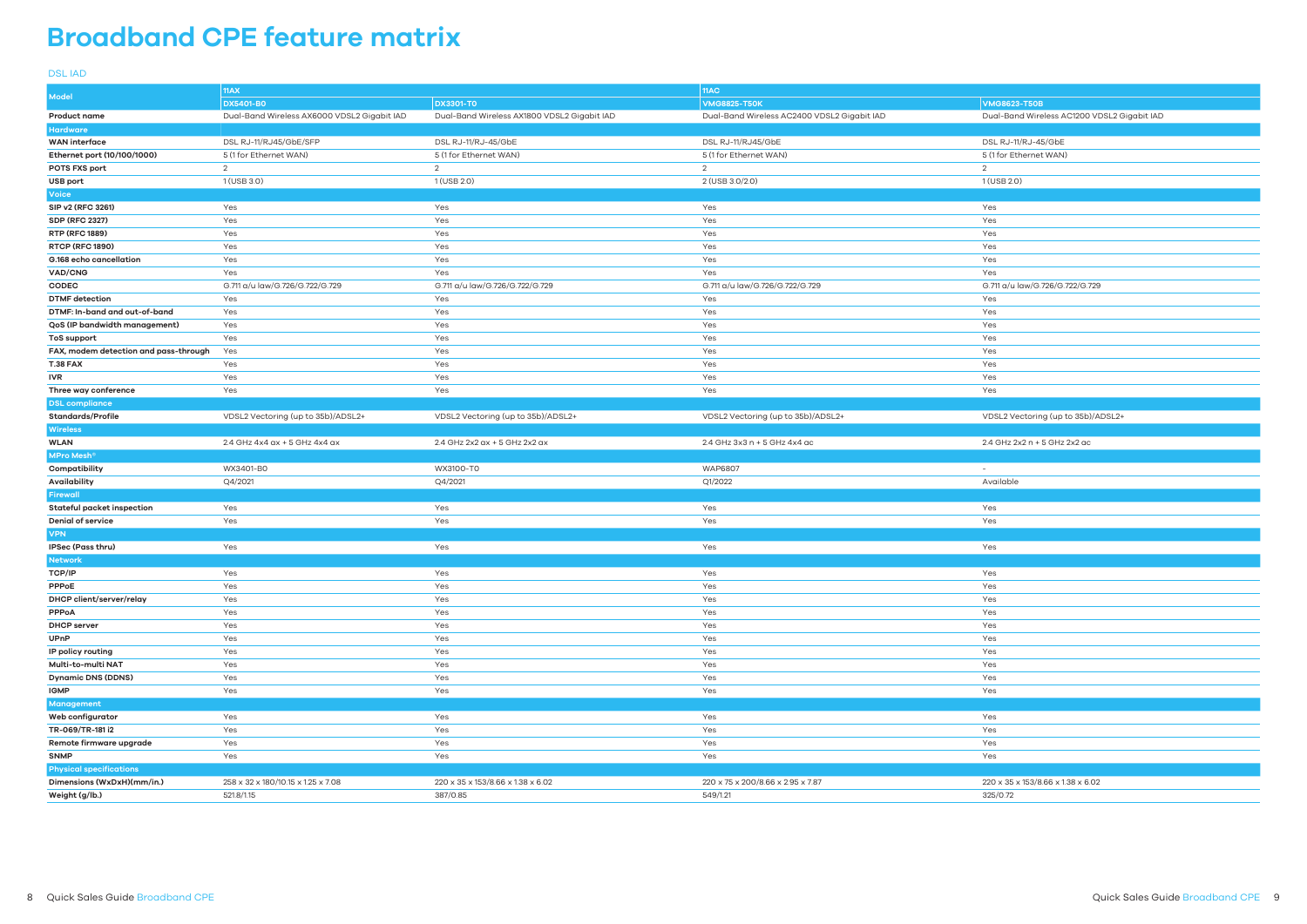- **DX3300-T0 VMG3927-T50K VMG3625-T50B VMG4005-B50A/VMG4005-B60A**
- <u>.</u><br>DSL2 17a Bonding and 35b Single Line Bridge

words<br>Apsilia Vectoring (up to 35b)/ADSL2+ Vectoring (up to 35b)

| es                               |
|----------------------------------|
| es                               |
|                                  |
| es                               |
|                                  |
| es                               |
| es                               |
| es                               |
| es                               |
| es                               |
| es                               |
| es                               |
| es                               |
| es                               |
| es                               |
|                                  |
| es                               |
| es                               |
| es                               |
| es                               |
|                                  |
| 30 x 32 x 120/5.11 x 1.25 x 4.72 |

#### DSL Gateway

|                                   | 11AX                                            | 11AC                                            |                                                 | <b>Bridge</b>                     |  |
|-----------------------------------|-------------------------------------------------|-------------------------------------------------|-------------------------------------------------|-----------------------------------|--|
| <b>Model</b>                      | <b>DX3300-T0</b>                                | <b>VMG3927-T50K</b>                             | <b>VMG3625-T50B</b>                             | VMG4005-B50A/VMG4005-             |  |
| <b>Product name</b>               | Dual-Band Wireless AX1800 VDSL2 Gigabit Gateway | Dual-Band Wireless AC2400 VDSL2 Gigabit Gateway | Dual-Band Wireless AC1200 VDSL2 Gigabit Gateway | VDSL2 17a Bonding and 35b         |  |
| <b>Hardware</b>                   |                                                 |                                                 |                                                 |                                   |  |
| <b>WAN</b> interface              | DSL RJ-11/RJ-45/GbE                             | DSL RJ-11/RJ-45/GbE                             | DSL RJ-11/RJ-45/GbE                             | DSL RJ-14 or 45                   |  |
| Ethernet port (10/100)            | $\sim$                                          | $\sim$                                          | $\sim$                                          |                                   |  |
| Ethernet port (10/100/1000)       | 5 (1 for Ethernet WAN)                          | 5 (1 for Ethernet WAN)                          | 5 (1 for Ethernet WAN)                          | $\mathbf{1}$                      |  |
| USB port                          | 1(USB2.0)                                       | 1 (USB 3.0)                                     | $\mathbf{1}$                                    | $\sim$                            |  |
| <b>DSL</b> compliance             |                                                 |                                                 |                                                 |                                   |  |
| <b>Standards/Profile</b>          | VDSL2 Vectoring (up to 35b)/ADSL2+              | VDSL2 Vectoring (up to 35b)/ADSL2+              | VDSL2 Vectoring (up to 35b)/ADSL2+              | VDSL2 Vectoring (up to 35b)       |  |
| <b>Wireless</b>                   |                                                 |                                                 |                                                 |                                   |  |
| <b>WLAN</b>                       | 2.4 GHz 2x2 ax + 5 GHz 2x2 ax                   | 2.4 GHz 3x3 n + 5 GHz 4x4 ac                    | 2.4 GHz 2x2 n + 5 GHz 2x2 ac                    | $\sim$                            |  |
| <b>MPro Mesh<sup>®</sup></b>      |                                                 |                                                 |                                                 |                                   |  |
| Compatibility                     | WX3100-T0                                       | <b>WAP6807</b>                                  |                                                 |                                   |  |
| Availability                      | Q4/2021                                         | Q1/2022                                         | Available                                       | $\sim$                            |  |
| <b>Firewall</b>                   |                                                 |                                                 |                                                 |                                   |  |
| <b>Stateful packet inspection</b> | Yes                                             | Yes                                             | Yes                                             | Yes                               |  |
| Denial of service                 | Yes                                             | Yes                                             | Yes                                             | Yes                               |  |
| <b>VPN</b>                        |                                                 |                                                 |                                                 |                                   |  |
| IPSec (Pass thru)                 | Yes                                             | Yes                                             | Yes                                             | Yes                               |  |
| <b>Network</b>                    |                                                 |                                                 |                                                 |                                   |  |
| TCP/IP                            | Yes                                             | Yes                                             | Yes                                             | Yes                               |  |
| <b>PPPoE</b>                      | Yes                                             | Yes                                             | Yes                                             | Yes                               |  |
| <b>DHCP client</b>                | Yes                                             | Yes                                             | Yes                                             | Yes                               |  |
| <b>PPPoA</b>                      | Yes                                             | Yes                                             | Yes                                             | Yes                               |  |
| <b>DHCP</b> server                | Yes                                             | Yes                                             | Yes                                             | Yes                               |  |
| UPnP                              | Yes                                             | Yes                                             | Yes                                             | Yes                               |  |
| IP policy routing                 | Yes                                             | Yes                                             | Yes                                             | Yes                               |  |
| Multi-to-Multi NAT                | Yes                                             | Yes                                             | Yes                                             | Yes                               |  |
| <b>Dynamic DNS (DDNS)</b>         | Yes                                             | Yes                                             | Yes                                             | Yes                               |  |
| <b>IGMP</b>                       | Yes                                             | Yes                                             | Yes                                             | Yes                               |  |
| Management                        |                                                 |                                                 |                                                 |                                   |  |
| Web configurator                  | Yes                                             | Yes                                             | Yes                                             | Yes                               |  |
| TR-069/TR-181 i2                  | Yes                                             | Yes                                             | Yes                                             | Yes                               |  |
| Remote firmware upgrade           | Yes                                             | Yes                                             | Yes                                             | Yes                               |  |
| <b>SNMP</b>                       | Yes                                             | Yes                                             | Yes                                             | Yes                               |  |
| <b>Physical specifications</b>    |                                                 |                                                 |                                                 |                                   |  |
| Dimensions (WxDxH)(mm/in.)        | 220 x 35 x 153/8.66 x 1.38 x 6.02               | 220 x 75 x 200/8.66 x 2.95 x 7.87               | 220 x 35 x 153/8.66 x 1.38 x 6.02               | 130 x 32 x 120/5.11 x 1.25 x 4.72 |  |
| Weight (g/lb.)                    | 383/0.84                                        | 549/1.21                                        | 325/0.72                                        | 173/0.38                          |  |

# **Broadband CPE feature matrix**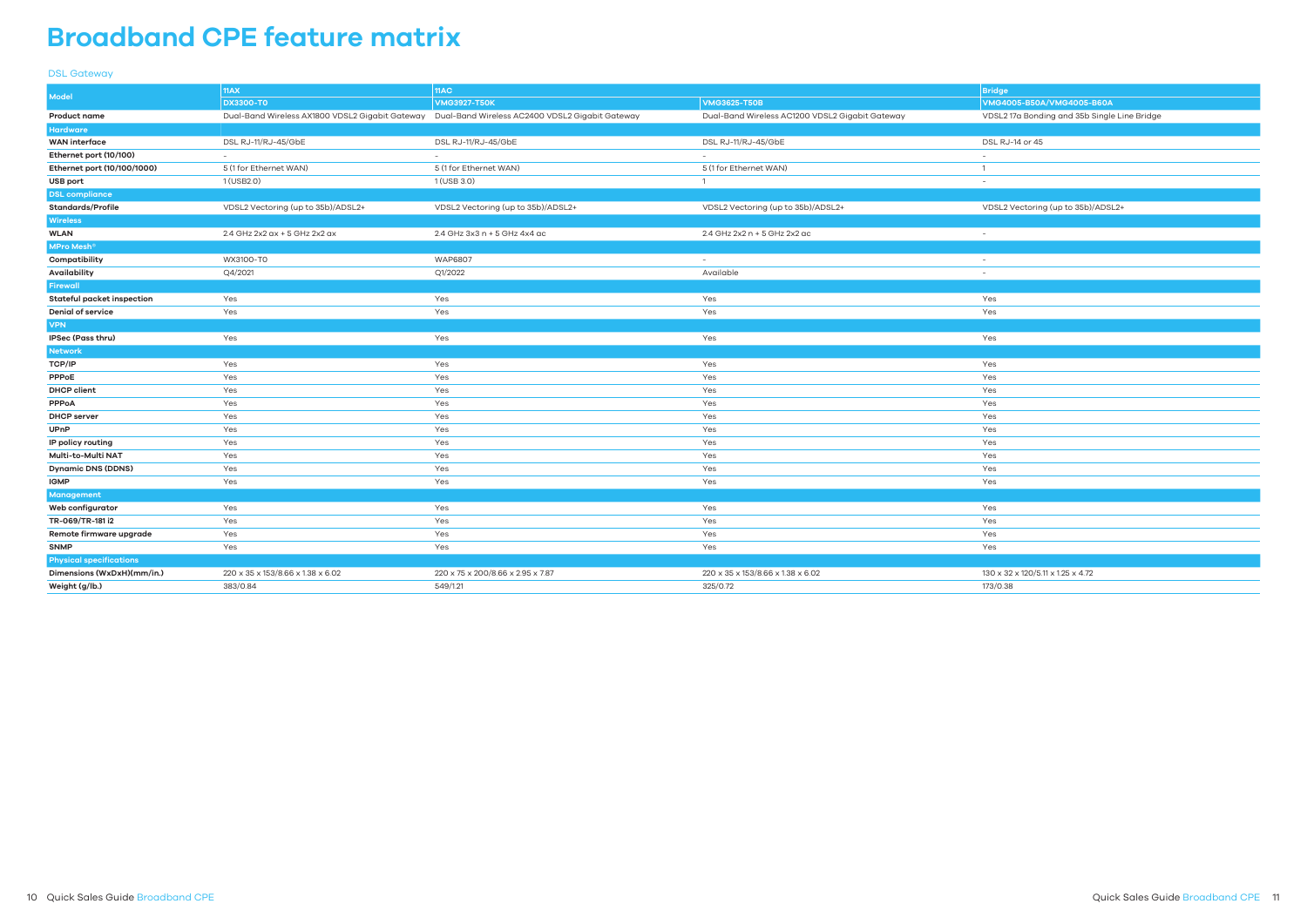# **Broadband CPE feature matrix**

### Ethernet IAD

|                                       | 11AX                                              |                                                   | 11AX <br>  <sub>11AC</sub>                        |                                                   |                                                   |
|---------------------------------------|---------------------------------------------------|---------------------------------------------------|---------------------------------------------------|---------------------------------------------------|---------------------------------------------------|
| <b>Model</b>                          | <b>EX5501-BO</b>                                  | <b>EX5401-BO</b>                                  | <b>EX3301-TO</b>                                  | <b>EMG5723-T50K</b>                               | <b>EMG5523-T50B</b>                               |
| <b>Product name</b>                   | Dual-Band Wireless AX6000<br>Gigabit Ethernet IAD | Dual-Band Wireless AX6000<br>Gigabit Ethernet IAD | Dual-Band Wireless AX1800<br>Gigabit Ethernet IAD | Dual-Band Wireless AC2400<br>Gigabit Ethernet IAD | Dual-Band Wireless AC1200<br>Gigabit Ethernet IAD |
| Hardware                              |                                                   |                                                   |                                                   |                                                   |                                                   |
| <b>WAN</b> interface                  | RJ45/GbE                                          | RJ45/GbE/SFP                                      | RJ45/GbE                                          | RJ45/GbE                                          | RJ45/GbE                                          |
| Ethernet port (10/100/1000)           | 6 (1 for 2.5GbE WAN)                              | 5 (1 for Ethernet WAN)                            | 5 (1 for Ethernet WAN)                            | 5 (1 for Ethernet WAN)                            | 5 (1 for Ethernet WAN)                            |
| POTS FXS port                         | 2                                                 | $\overline{2}$                                    | 2                                                 | 2                                                 | 2                                                 |
| <b>USB port</b>                       | 1 (USB 3.0)                                       | 1 (USB 3.0)                                       | 1 (USB 2.0)                                       | 1 (USB 3.0)                                       | 1 (USB 2.0)                                       |
| Voice                                 |                                                   |                                                   |                                                   |                                                   |                                                   |
| SIP v2 (RFC 3261)                     | Yes                                               | Yes                                               | Yes                                               | Yes                                               | Yes                                               |
| <b>SDP (RFC 2327)</b>                 | Yes                                               | Yes                                               | Yes                                               | Yes                                               | Yes                                               |
| <b>RTP (RFC 1889)</b>                 | Yes                                               | Yes                                               | Yes                                               | Yes                                               | Yes                                               |
| <b>RTCP (RFC 1890)</b>                | Yes                                               | Yes                                               | Yes                                               | Yes                                               | Yes                                               |
| G.168 echo cancellation               | Yes                                               | Yes                                               | Yes                                               | Yes                                               | Yes                                               |
| VAD/CNG                               | Yes                                               | Yes                                               | Yes                                               | Yes                                               | Yes                                               |
| CODEC                                 | G.711 a/u law/G.726/G.722/G.729                   | G.711 a/u law/G.726/G.722/G.729                   | G.711 a/u law/G.726/G.722/G.729                   | G.711 a/u law/G.726/G.722/G.729                   | G.711 a/u law/G.726/G.722/G.729                   |
| <b>DTMF</b> detection                 | Yes                                               | Yes                                               | Yes                                               | Yes                                               | Yes                                               |
| DTMF: In-band and out-of-band         | Yes                                               | Yes                                               | Yes                                               | Yes                                               | Yes                                               |
| QoS (IP bandwidth management)         | Yes                                               | Yes                                               | Yes                                               | Yes                                               | Yes                                               |
| <b>ToS support</b>                    | Yes                                               | Yes                                               | Yes                                               | Yes                                               | Yes                                               |
| FAX, modem detection and pass-through | Yes                                               | Yes                                               | Yes                                               | Yes                                               | Yes                                               |
| <b>T.38 FAX</b>                       | Yes                                               | Yes                                               | Yes                                               | Yes                                               | Yes                                               |
| IVR                                   | Yes                                               | Yes                                               | Yes                                               | Yes                                               | Yes                                               |
| Three way conference                  | Yes                                               | Yes                                               | Yes                                               | Yes                                               | Yes                                               |
| <b>Wireless</b>                       |                                                   |                                                   |                                                   |                                                   |                                                   |
| <b>WLAN</b>                           | 2.4 GHz 4x4 ax + 5 GHz 4x4 ax                     | 2.4 GHz 4x4 ax + 5 GHz 4x4 ax                     | 2.4 GHz 2x2 ax + 5 GHz 2x2 ax                     | 2.4 GHz 3x3 n + 5 GHz 4x4 ac                      | 2.4 GHz 2x2 n + 5 GHz 2x2 ac                      |
| <b>MPro Mesh</b> <sup>®</sup>         |                                                   |                                                   |                                                   |                                                   |                                                   |
| Compatibility                         | WX3401-B0                                         | WX3401-B0                                         | WX3100-T0                                         | <b>WAP6807</b>                                    | $\overline{\phantom{a}}$                          |
| Availability                          | Q4/2021                                           | Q4/2021                                           | Q4/2021                                           | Q1/2022                                           | Available                                         |
| <b>Firewall</b>                       |                                                   |                                                   |                                                   |                                                   |                                                   |
| <b>Stateful packet inspection</b>     | Yes                                               | Yes                                               | Yes                                               | Yes                                               | Yes                                               |
| <b>Denial of service</b>              | Yes                                               | Yes                                               | Yes                                               | Yes                                               | Yes                                               |
| <b>VPN</b>                            |                                                   |                                                   |                                                   |                                                   |                                                   |
| IPSec (Pass thru)                     | Yes                                               | Yes                                               | Yes                                               | Yes                                               | Yes                                               |
| <b>Network</b>                        |                                                   |                                                   |                                                   |                                                   |                                                   |
| <b>TCP/IP</b>                         | Yes                                               | Yes                                               | Yes                                               | Yes                                               | Yes                                               |
| PPPoE                                 | Yes                                               | Yes                                               | Yes                                               | Yes                                               | Yes                                               |
| <b>DHCP client/server/relay</b>       | Yes                                               | Yes                                               | Yes                                               | Yes                                               | Yes                                               |
| <b>PPPoA</b>                          | Yes                                               | Yes                                               | Yes                                               | Yes                                               | Yes                                               |
| <b>DHCP</b> server                    | Yes                                               | Yes                                               | Yes                                               | Yes                                               | Yes                                               |
| <b>UPnP</b>                           | Yes                                               | Yes                                               | Yes                                               | Yes                                               | Yes                                               |
| IP policy routing                     | Yes                                               | Yes                                               | Yes                                               | Yes                                               | Yes                                               |
| Multi-to-multi NAT                    | Yes                                               | Yes                                               | Yes                                               | Yes                                               | Yes                                               |
| <b>Dynamic DNS (DDNS)</b>             | Yes                                               | Yes                                               | Yes                                               | Yes                                               | Yes                                               |
| <b>IGMP</b>                           | Yes                                               | Yes                                               | Yes                                               | Yes                                               | Yes                                               |
| Management                            |                                                   |                                                   |                                                   |                                                   |                                                   |
| Web configurator                      | Yes                                               | Yes                                               | Yes                                               | Yes                                               | Yes                                               |
| TR-069/TR-181 i2                      | Yes                                               | Yes                                               | Yes                                               | Yes                                               | Yes                                               |
| Remote firmware upgrade               | Yes                                               | Yes                                               | Yes                                               | Yes                                               | Yes                                               |
| <b>SNMP</b>                           | Yes                                               | Yes                                               | Yes                                               | Yes                                               | Yes                                               |
| <b>Physical specifications</b>        |                                                   |                                                   |                                                   |                                                   |                                                   |
| Dimensions (WxDxH) (mm/in.)           | 250 x 32 x 187/9.84 x 1.26 x 7.36                 | 258 x 32 x 180/10.15 x 1.25 x 7.08                | 220 x 35 x 153/8.66 x 1.38 x 6.02                 | 220 x 75 x 200/8.66 x 2.95 x 7.87                 | 220 x 35 x 153/8.66 x 1.38 x 6.02                 |
| Weight (g/lb.)                        | 473/1.045                                         | 521.8/1.15                                        | 377/0.83                                          | 549/1.21                                          | 325/0.72                                          |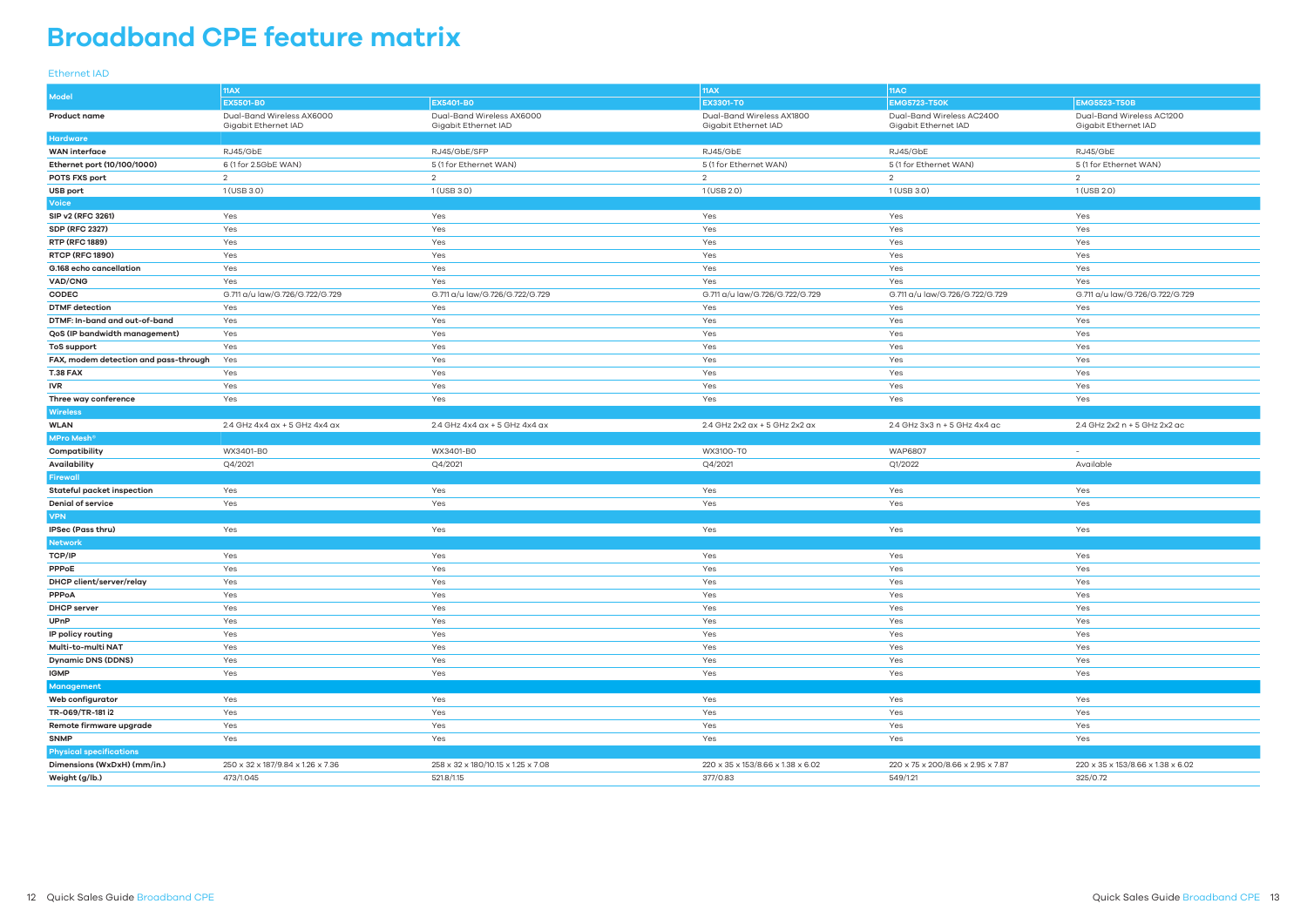#### Ethernet Gateway

| <b>Model</b>                   | 11AX                                                  | 11AC                                                  |
|--------------------------------|-------------------------------------------------------|-------------------------------------------------------|
|                                | <b>EX3300-T0</b>                                      | <b>EMG3525-T50B</b>                                   |
| <b>Product name</b>            | Dual-Band Wireless AX1800<br>Gigabit Ethernet Gateway | Dual-Band Wireless AC1200<br>Gigabit Ethernet Gateway |
| <b>Hardware</b>                |                                                       |                                                       |
| <b>WAN</b> interface           | RJ45/GbE                                              | RJ45/GbE                                              |
| Ethernet port (10/100/1000)    | 5 (1 for Ethernet WAN)                                | 5 (1 for Ethernet WAN)                                |
| <b>PSTN lifeline port</b>      | ÷,                                                    | L.                                                    |
| USB port                       | 1 (USB 2.0)                                           | 1 (USB 2.0)                                           |
| <b>Wireless</b>                |                                                       |                                                       |
| <b>WLAN</b>                    | 2.4 GHz 2x2 ax + 5 GHz 2x2 ax                         | 2.4 GHz 2x2 n + 5 GHz 2x2 ac                          |
| <b>MPro Mesh<sup>®</sup></b>   |                                                       |                                                       |
| Compatibility                  | WX3100-T0                                             | ×.                                                    |
| Availability                   | Q4/2021                                               | Available                                             |
| <b>Firewall</b>                |                                                       |                                                       |
| Stateful packet inspection     | Yes                                                   | Yes                                                   |
| <b>Denial of service</b>       | Yes                                                   | Yes                                                   |
| <b>VPN</b>                     |                                                       |                                                       |
| IPSec (Pass thru)              | Yes                                                   | Yes                                                   |
| <b>Network</b>                 |                                                       |                                                       |
| <b>TCP/IP</b>                  | Yes                                                   | Yes                                                   |
| PPPoE                          | Yes                                                   | Yes                                                   |
| DHCP client/server/relay       | Yes                                                   | Yes                                                   |
| PPPoA                          | Yes                                                   | Yes                                                   |
| <b>DHCP</b> server             | Yes                                                   | Yes                                                   |
| <b>UPnP</b>                    | Yes                                                   | Yes                                                   |
| IP policy routing              | Yes                                                   | Yes                                                   |
| Multi-to-multi NAT             | Yes                                                   | Yes                                                   |
| <b>Dynamic DNS (DDNS)</b>      | Yes                                                   | Yes                                                   |
| <b>IGMP</b>                    | Yes                                                   | Yes                                                   |
| Management                     |                                                       |                                                       |
| Web configurator               | Yes                                                   | Yes                                                   |
| TR-069/TR-181 i2               | Yes                                                   | Yes                                                   |
| Remote firmware upgrade        | Yes                                                   | Yes                                                   |
| <b>SNMP</b>                    | Yes                                                   | Yes                                                   |
| <b>Physical specifications</b> |                                                       |                                                       |
|                                |                                                       |                                                       |
| Dimensions (WxDxH)(mm/in.)     | 220 x 35 x 153/8.66 x 1.38 x 6.02                     | 220 x 35 x 153/8.66 x 1.38 x 6.02                     |

# **Broadband CPE feature matrix**

#### WiFi Extender

|                                | 11AY                                         | <b>11AC</b>                           |                                               |
|--------------------------------|----------------------------------------------|---------------------------------------|-----------------------------------------------|
| <b>Model</b>                   | <b>WX3401-BO</b>                             | <b>WX3100-T0</b>                      | <b>WAP6807</b>                                |
| <b>Product name</b>            | Dual-Band AX5400<br><b>Wireless Extender</b> | Dual-Band AX1800<br>Wireless Extender | Dual-Band AC2100<br>Gigabit Wireless Extender |
| <b>Hardware</b>                |                                              |                                       |                                               |
| Ethernet port (10/100/1000)    | $\overline{2}$                               | $\overline{2}$                        | 2                                             |
| <b>Wireless</b>                |                                              |                                       |                                               |
| <b>WLAN</b>                    | 2.4 GHz 2x2 ax + 5 GHz 4x4 ax                | 2.4 GHz 2x2 ax + 5 GHz 2x2 ax         | 2.4 GHz 2x2 n + 5 GHz 4x4 ac                  |
| <b>MPro Mesh<sup>®</sup></b>   |                                              |                                       |                                               |
| Compatibility                  | WX3401-B0                                    | WX3100-T0                             | <b>WAP6807</b>                                |
| <b>Availability</b>            | Available                                    | Available                             | Available                                     |
| <b>Operation modes</b>         |                                              |                                       |                                               |
| <b>Access point</b>            | Yes                                          | Yes                                   | Yes                                           |
| Client                         | $\overline{\phantom{a}}$                     | $\overline{\phantom{a}}$              | $\overline{\phantom{0}}$                      |
| Repeater                       | Yes                                          | Yes                                   | Yes                                           |
| <b>Management</b>              |                                              |                                       |                                               |
| Web configurator               | Yes                                          | Yes                                   | Yes                                           |
| TR-069/TR-181 i2/TR-098        | Yes                                          | Yes                                   | TR-069/TR-098                                 |
| Remote firmware upgrade        | Yes                                          | Yes                                   | Yes                                           |
| <b>Physical specifications</b> |                                              |                                       |                                               |
| Dimensions (WxDxH)(mm/in.)     | 165 x 36 x 139/6.49 x 1.41 x 5.47            | 150 x 39.8 x 158/5.9 x 1.3 x 5.18     | 165 x 36 x 139/6.49 x 1.41 x 5.47             |
| Weight (g/lb.)                 | 290/0.64                                     | 308/0.68                              | 290/0.64                                      |